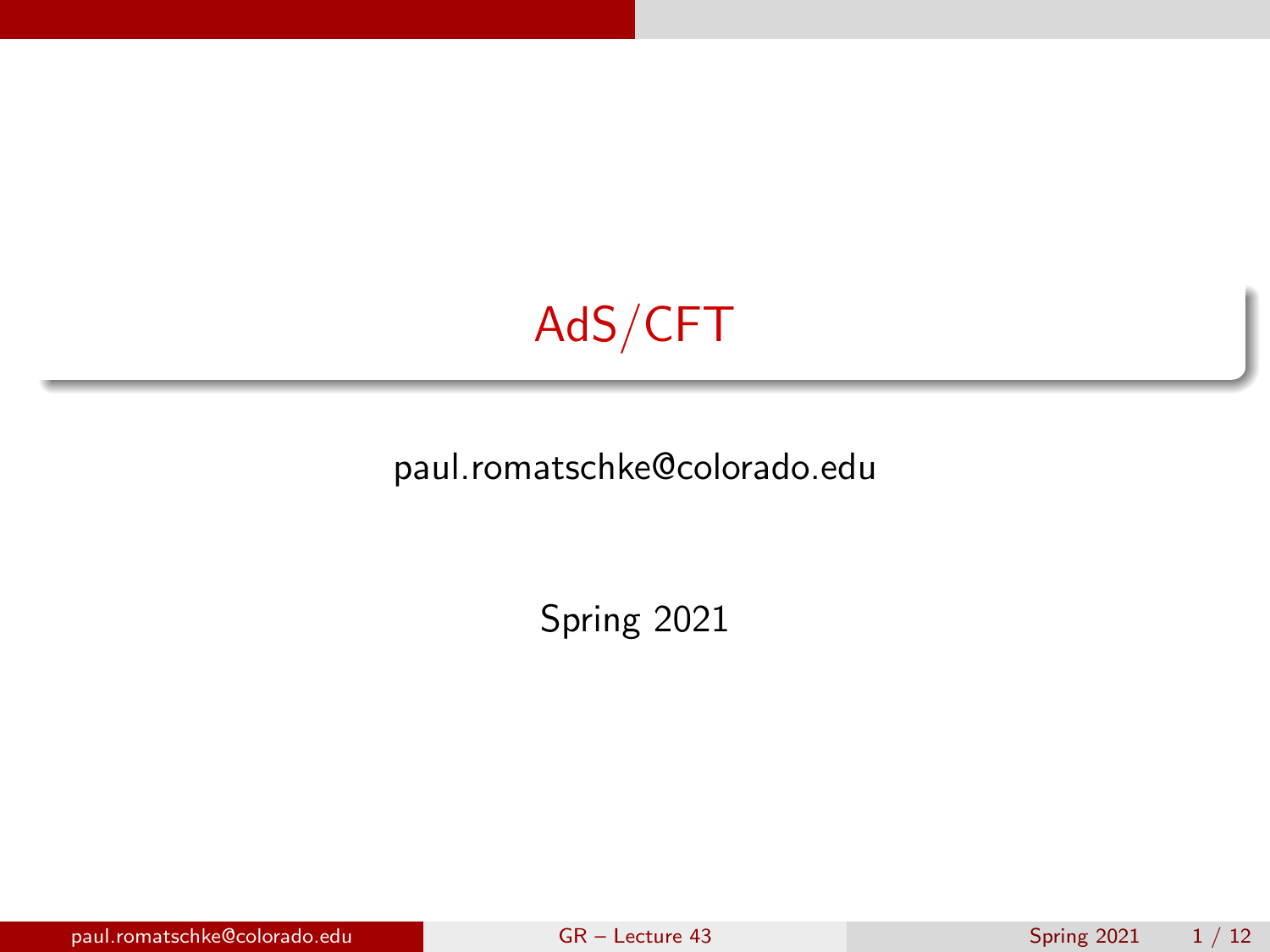- So far, we have focused on applications of GR to Astrophysics and Cosmology
- However, there is another application of GR: quantum field theory
- This is because there is a (conjectured) duality between GR and QFT originating from string theory – the AdS/CFT conjecture
- This duality is very powerful, and uses GR methods to solve hard problems in QFT
- $\bullet$  In this lecture, some aspects of AdS/CFT will be highlighted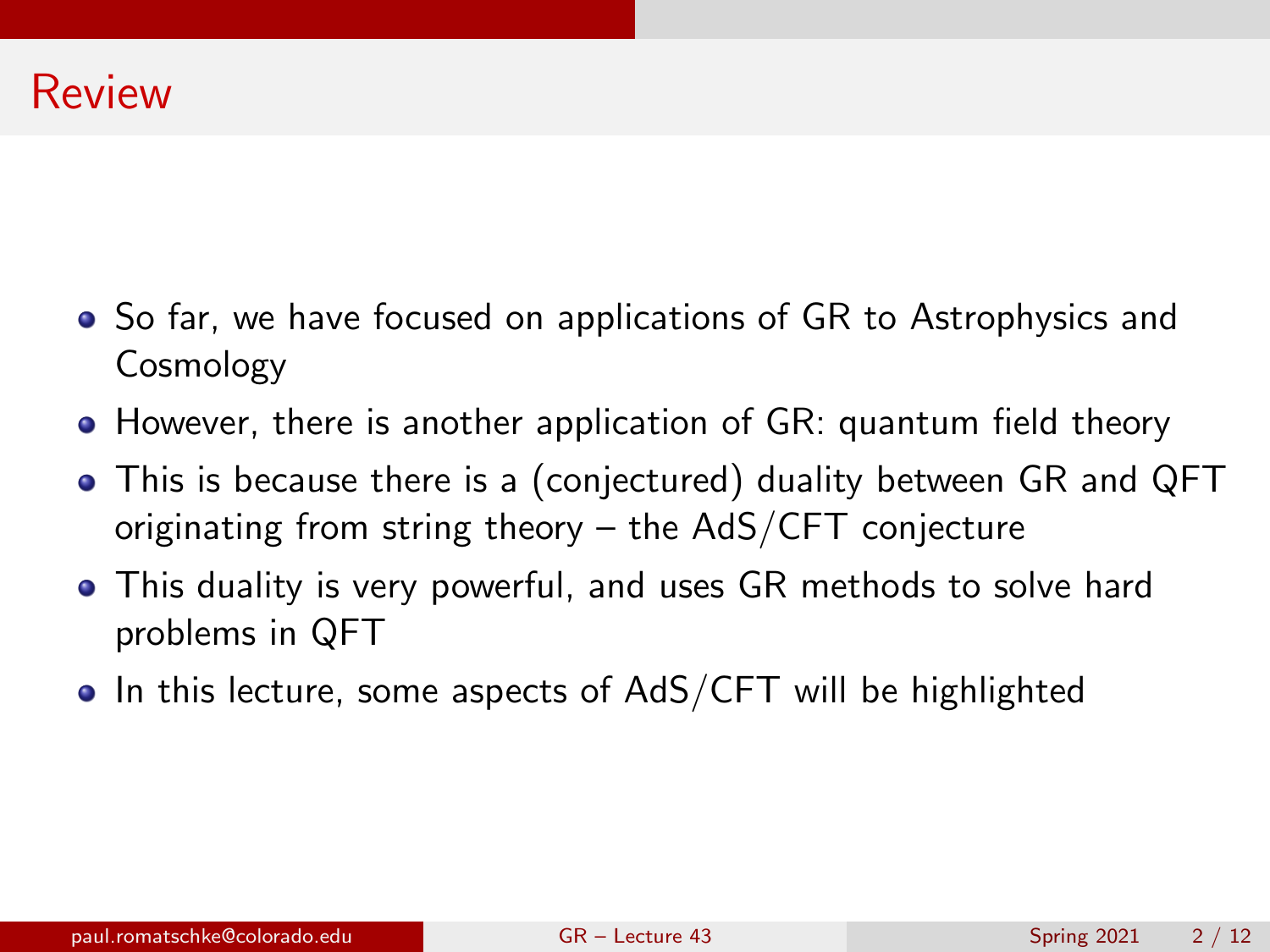#### Point Particles

- In Quantum Field Theory, fundamental particles are point-like
- If particles move, their trajectory is a curve (called worldline)

• If particles interact, their interaction is in the form of a vertex

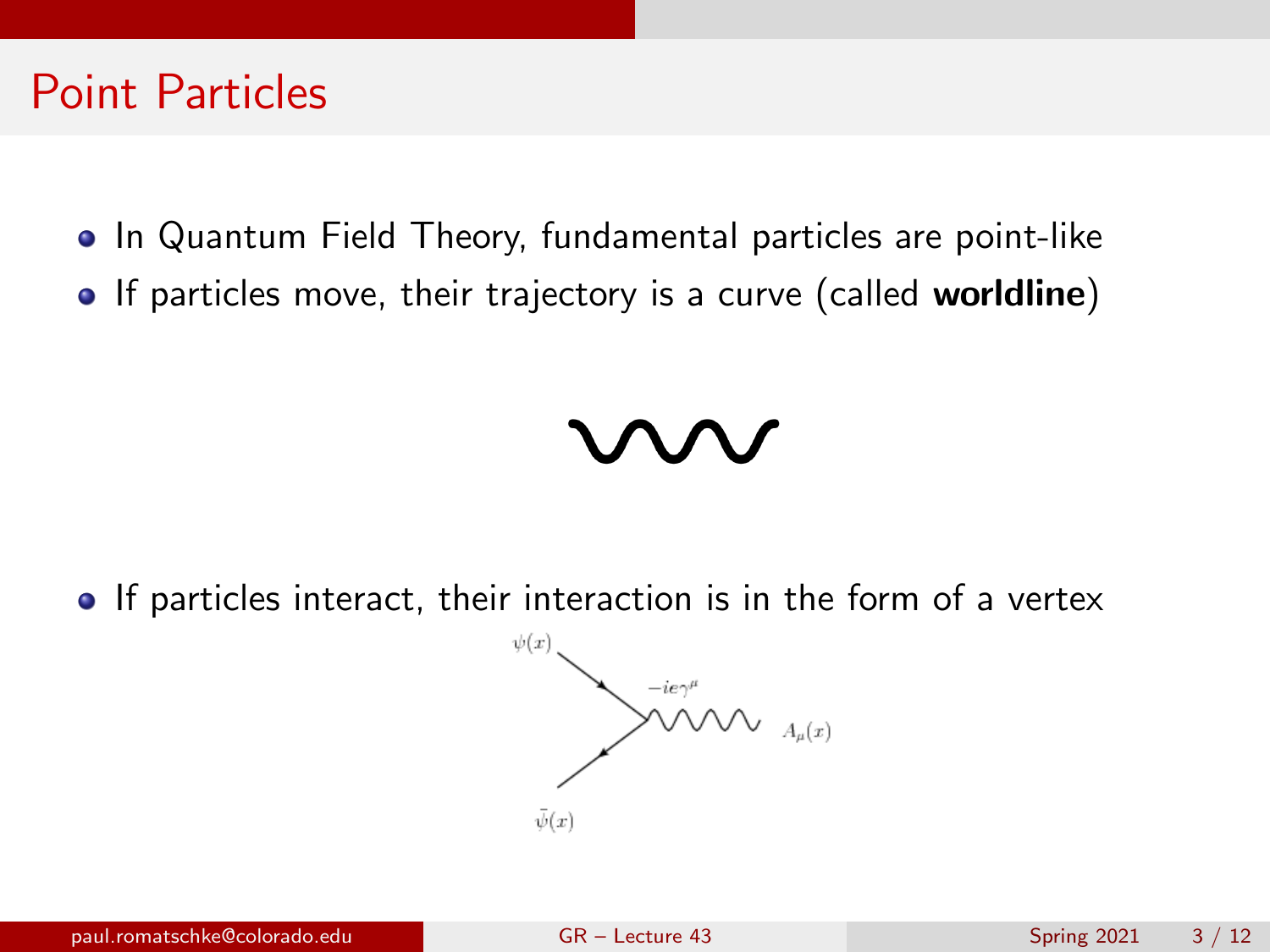# String Theory

- In String Theory, fundamental object is a string
- If strings move, their trajectory is a manifold (called worldsheet)



• If strings interact, their interaction differs from a vertex



• String Theory can only be consistently formulated in  $10/11/26$ dimensions

paul.romatschke@colorado.edu [GR – Lecture 43](#page-0-0) Spring 2021 4 / 12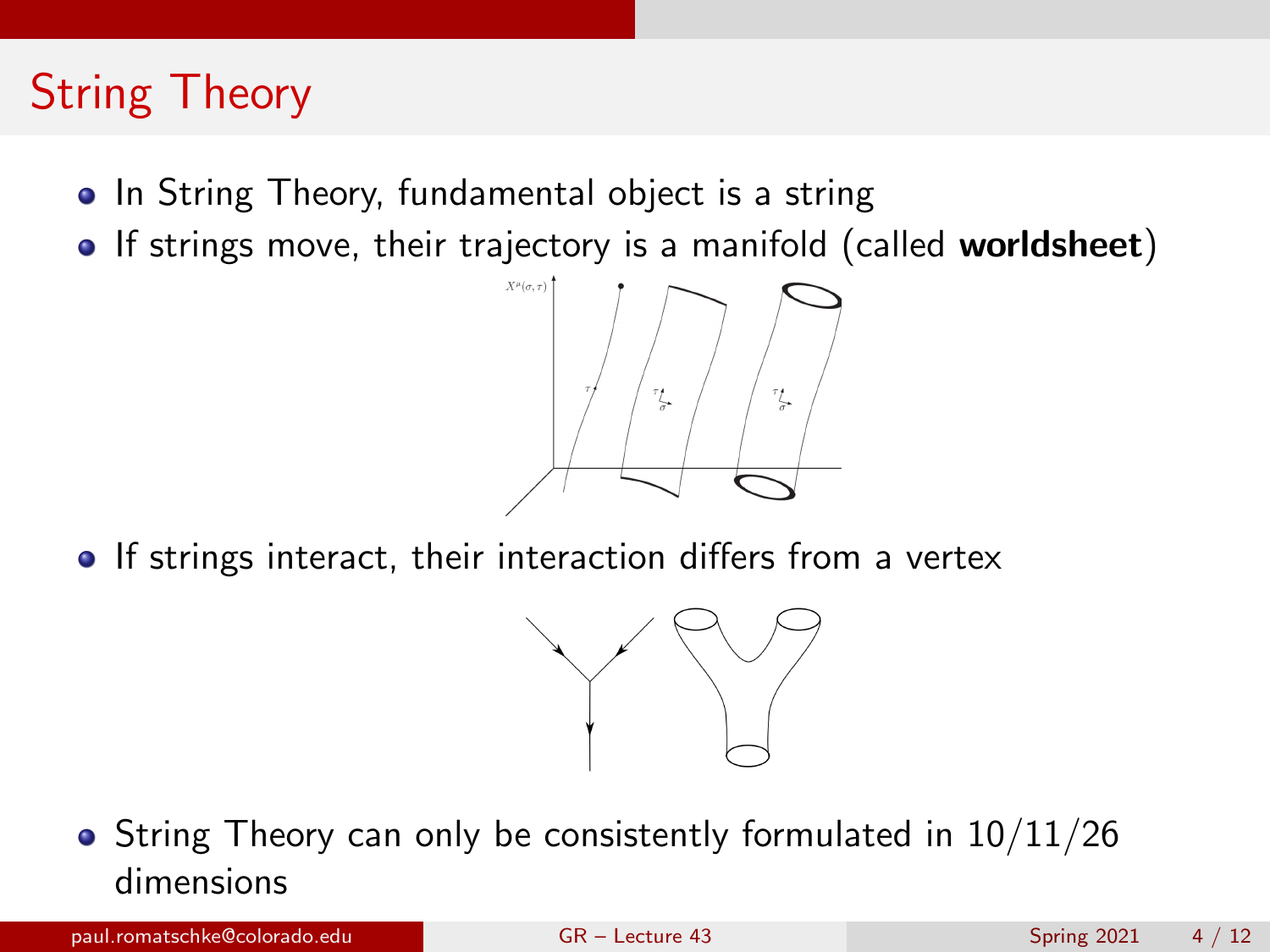

- In addition to strings, string theory has additional objects called branes
- Simply put, branes are places where strings can start/end

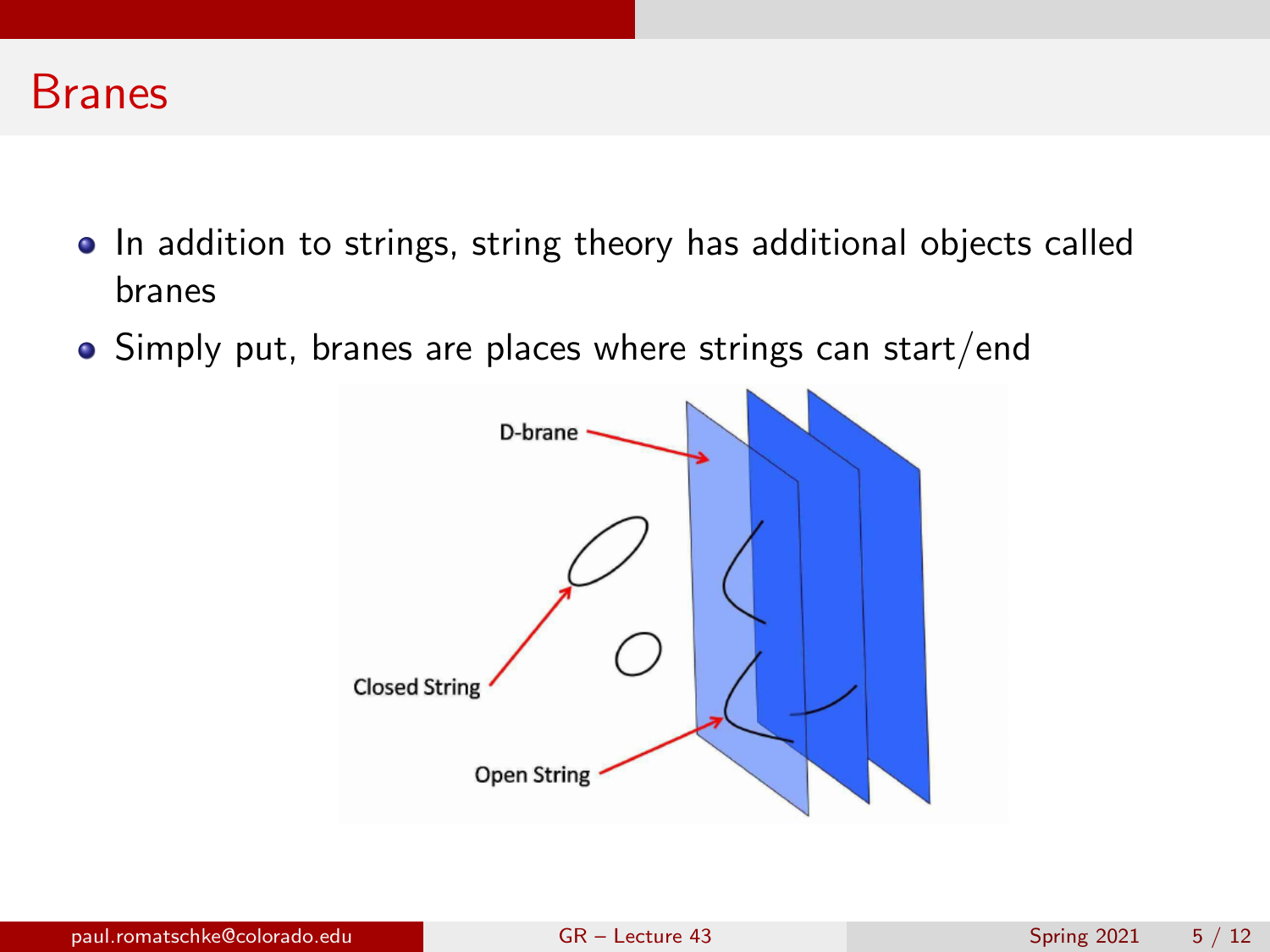# Branes and Field Theory

- Dynamics of string endpoints on a brane are like charges
- Charge dynamics on a single brane is like electromagnetism: a  $U(1)$ gauge theory
- For two branes, one can get a  $U(2)$  gauge theory
- For three branes,  $U(3)$
- For N-branes, get  $U(N) \rightarrow$  leads to  $SU(N)$  gauge theory
- A stack of N D3-branes corresponds to an SU(N) gauge theory in 3+1 dimensions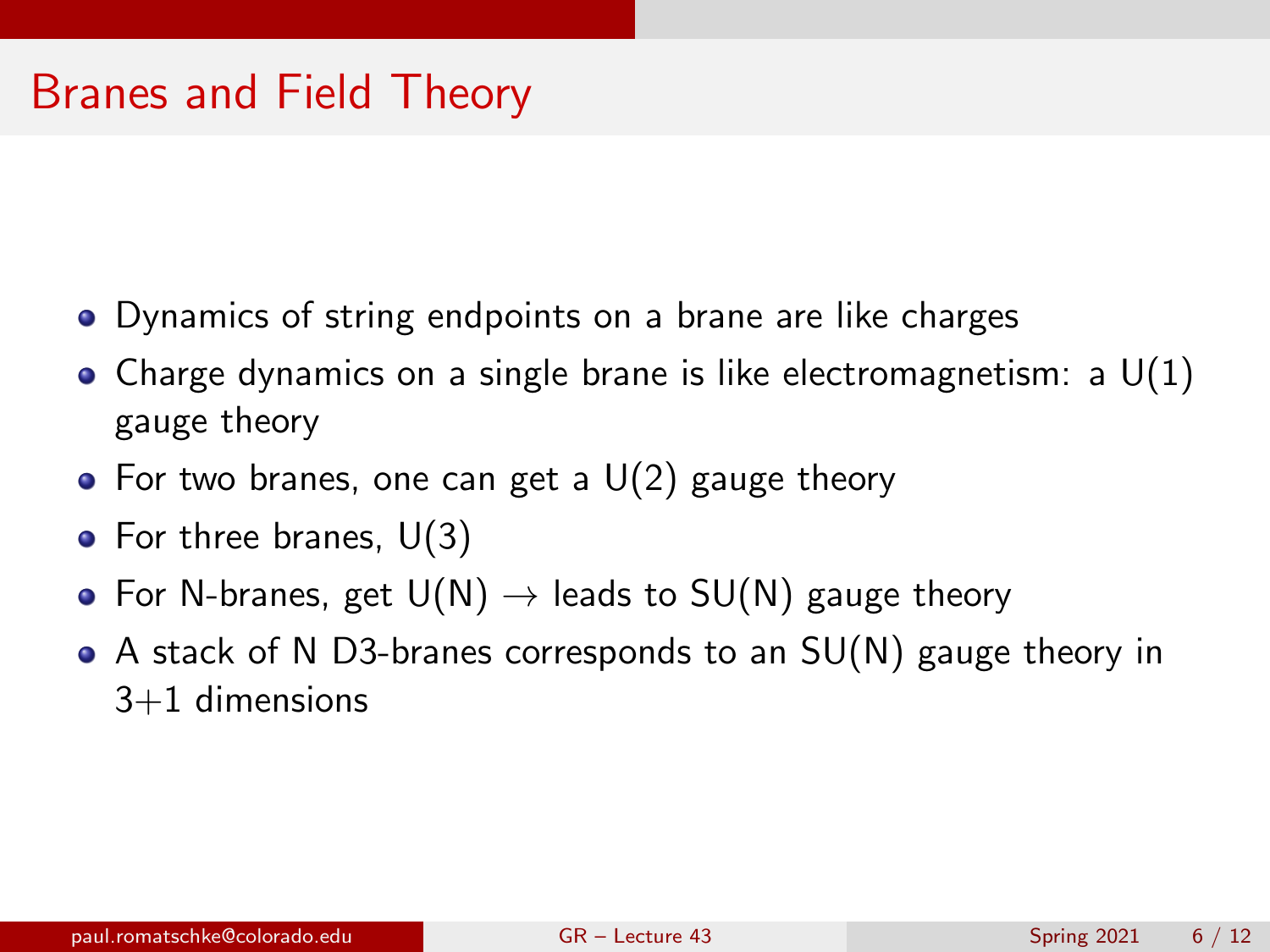# Dynamics of D-branes

- D-branes are heavy
- A stack of N D-branes will bend space-time, so we need GR to describe them
- It's simplest to assume maximal symmetry for the N D3-branes; this happens to be a field theory called  $\mathcal{N} = SU(N)$  Super-Yang-Mills theory in  $3+1d$
- Because it's a maximally symmetric field theory, also the gravity description needs to be maximally symmetric
- For the D-branes embedded in 10 dimensions, the line element factorizes into

$$
ds^2 = \text{AdS}_5 \times \text{S}_5 \tag{43.1}
$$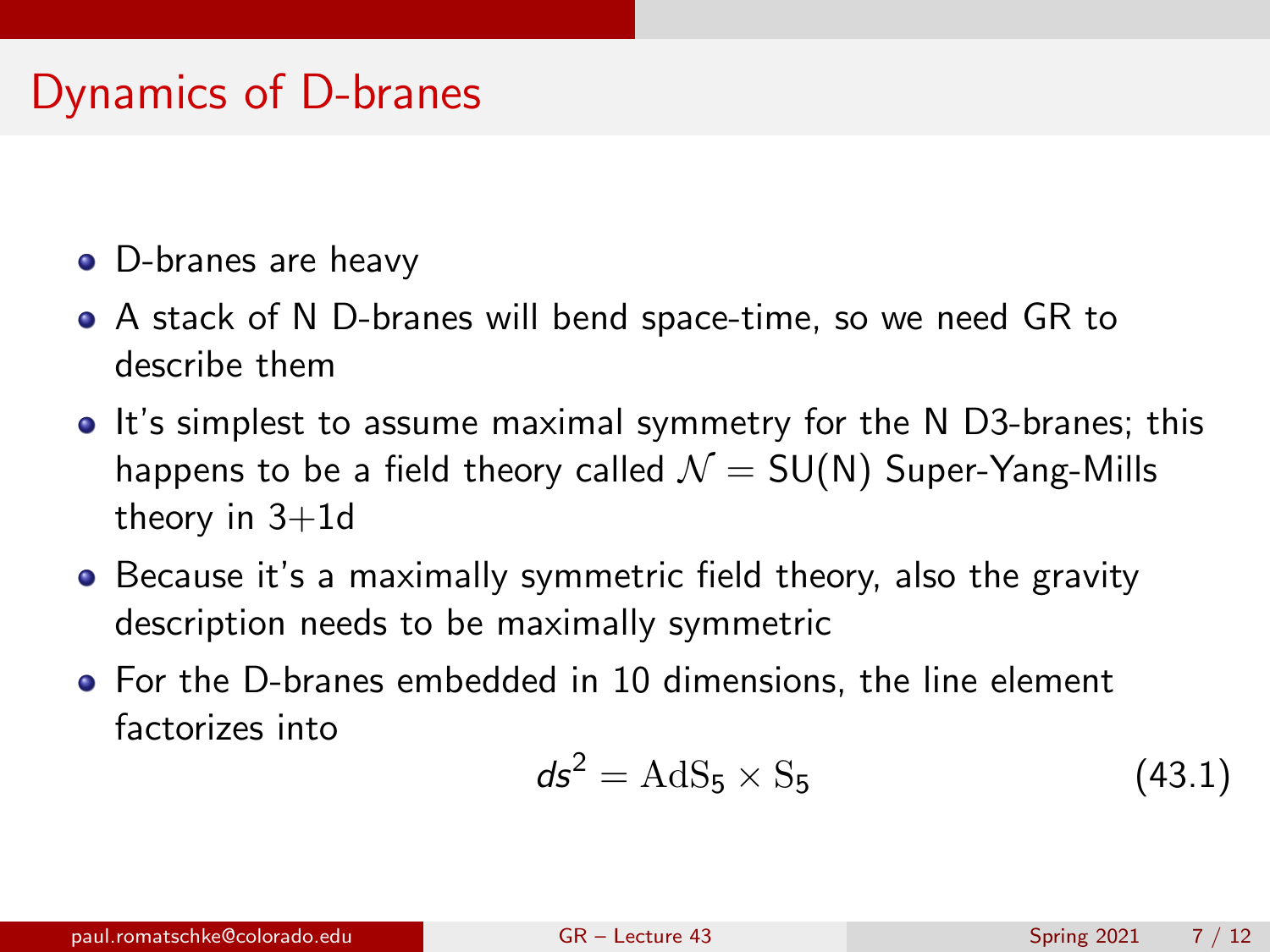#### AdS spacetimes

- $\bullet$  The metric part corresponding to the  $S_5$  factors out and does not contribute to the dynamics
- $\bullet$  The AdS<sub>5</sub> part reads

$$
ds^{2} = L^{2} \frac{-dt^{2} + dx^{2} + dy^{2} + dz^{2} + du^{2}}{u^{2}},
$$
 (43.2)

which is just the 5-dimensional analogue of Anti-de-Sitter spacetime

- $\bullet$  The AdS spacetime has a curious feature at  $u = 0$ : it has a boundary!
- On the "conformal boundary" at  $u = 0$ , the metric is locally

$$
g_{\mu\nu} = -dt^2 + d\vec{x}^2. \tag{43.3}
$$

 $\bullet$  It's Minkowski in 3+1d!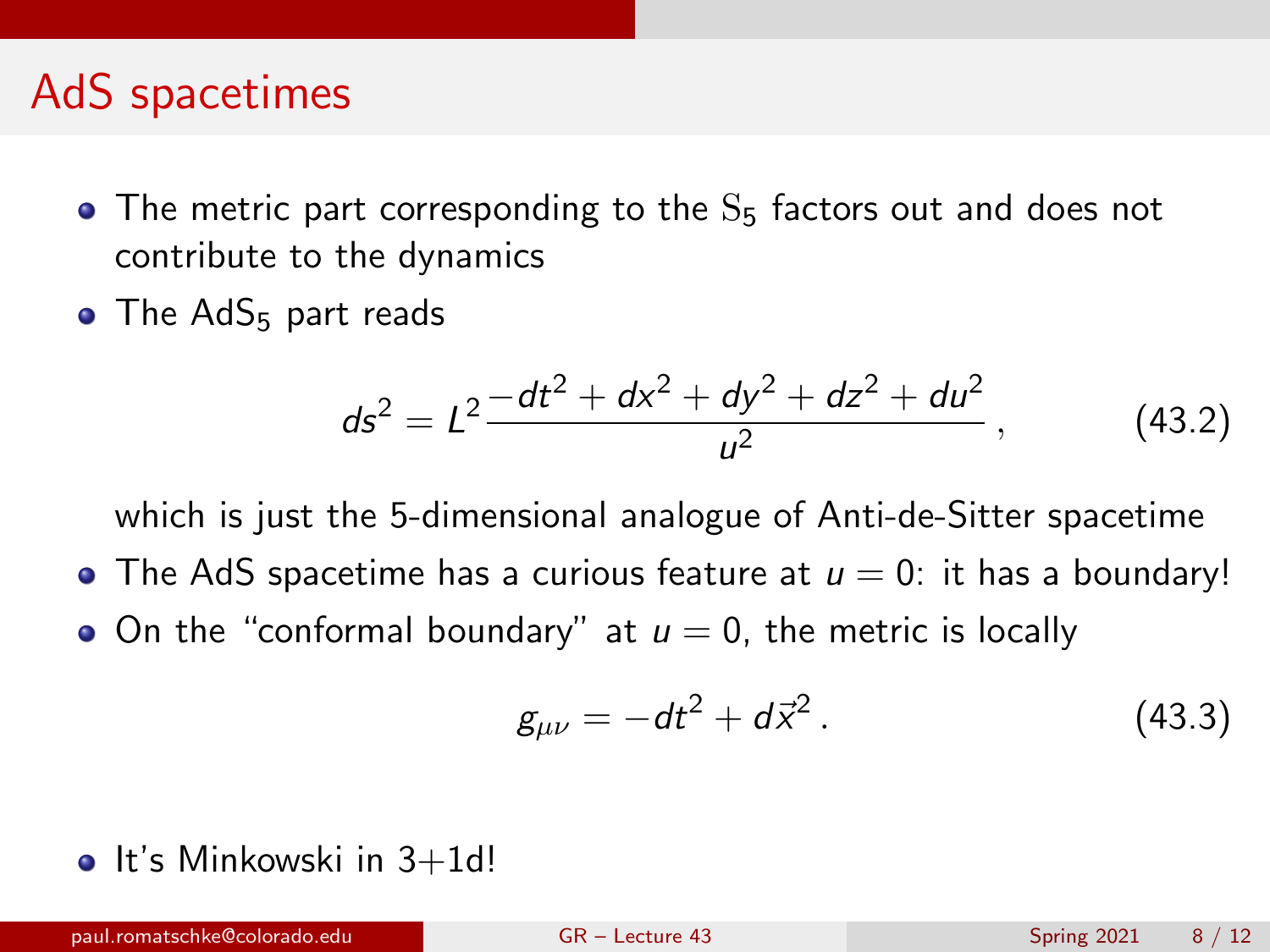## Black Branes in AdS/CFT

- So far we have talked about empty AdS corresponding to a vacuum state on the field theory side
- However, we can consider black hole solutions in AdS
- The simplest such solution is a **black brane**: a non-compact black hole with a horizon located at  $u=u_{\mathsf{s}}=\mathrm{const}=\frac{1}{\pi^2}$  $\frac{1}{\pi T}$ .
- Diagrammatically, the space-time looks like this:

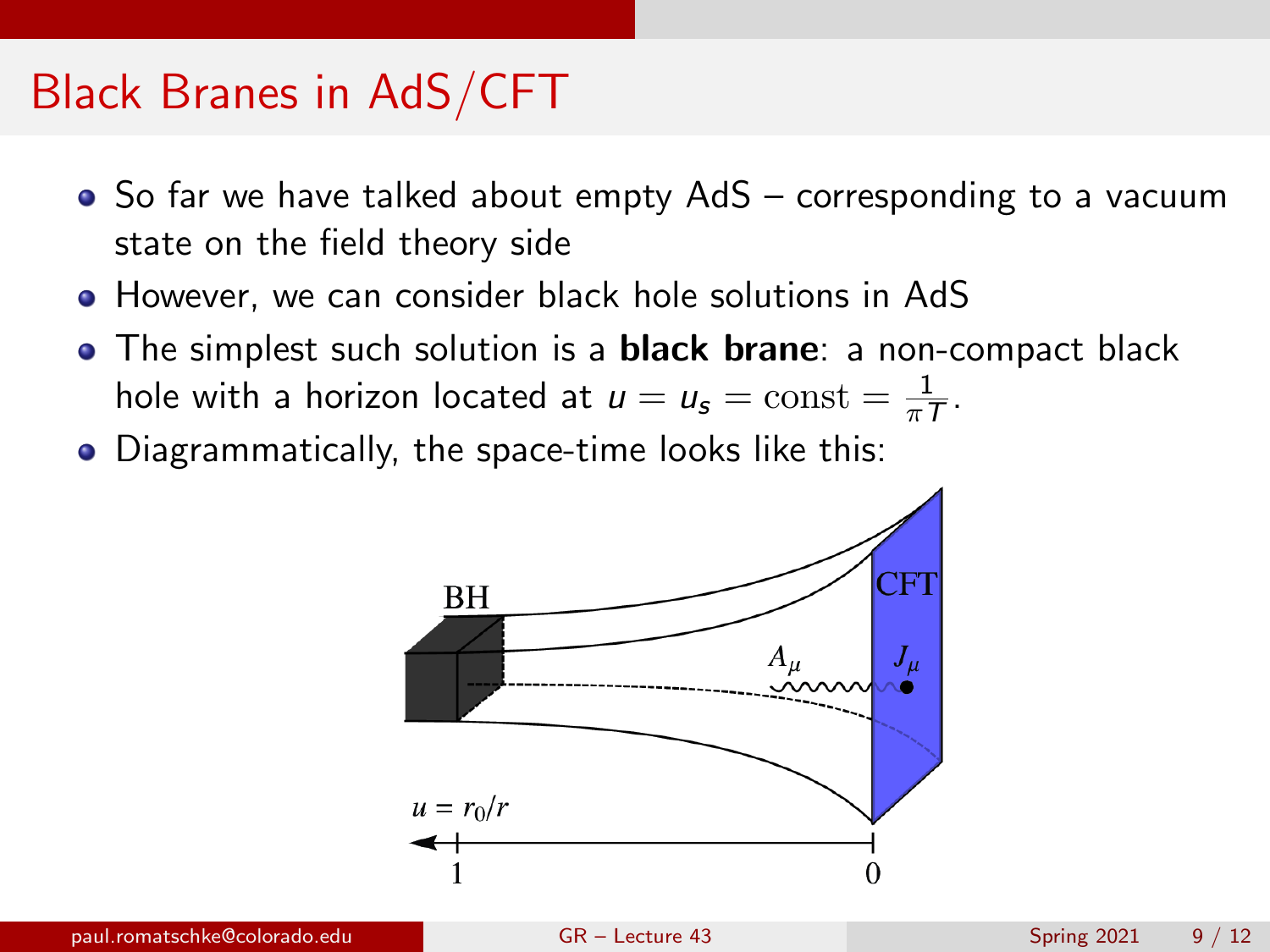#### Black Hole Thermodynamics

• Recall from lecture 33 that black holes have an entropy given by

$$
S = \frac{A}{4G} \,. \tag{43.4}
$$

• The only difference for black branes in  $AdS<sub>5</sub>$  is that the area has units of volume and  $G = G_5$  is the 5-dimensional Newton constant:

$$
G_5 = \frac{\pi L^3}{2N^2} \tag{43.5}
$$

 $\bullet$  The "area" of the black brane is related to  $u_s$  as

$$
A = \frac{V_3 L^3}{u_s^3} = V_3 L^3 \pi^3 T^3 \tag{43.6}
$$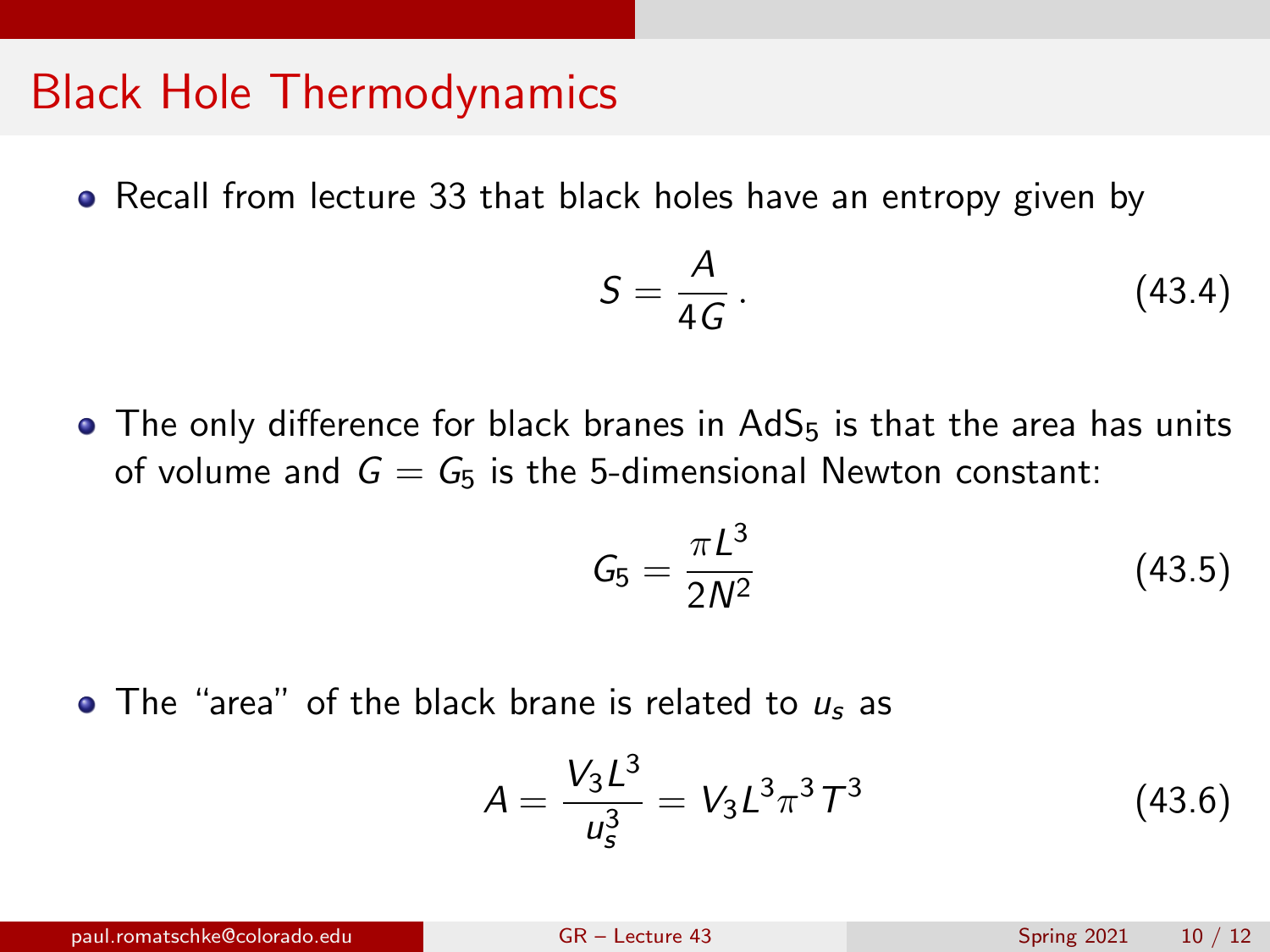## Black Hole Thermodynamics

• Putting things together, this gives

$$
S = V_3 \frac{\pi^2 T^3 N^2}{2} \tag{43.7}
$$

• The entropy *density* therefore is

<span id="page-10-0"></span>
$$
s = \frac{\pi^2 T^3 N^2}{2}
$$
 (43.8)

• This can be compared to the entropy density of  $\mathcal{N}=4$  SYM